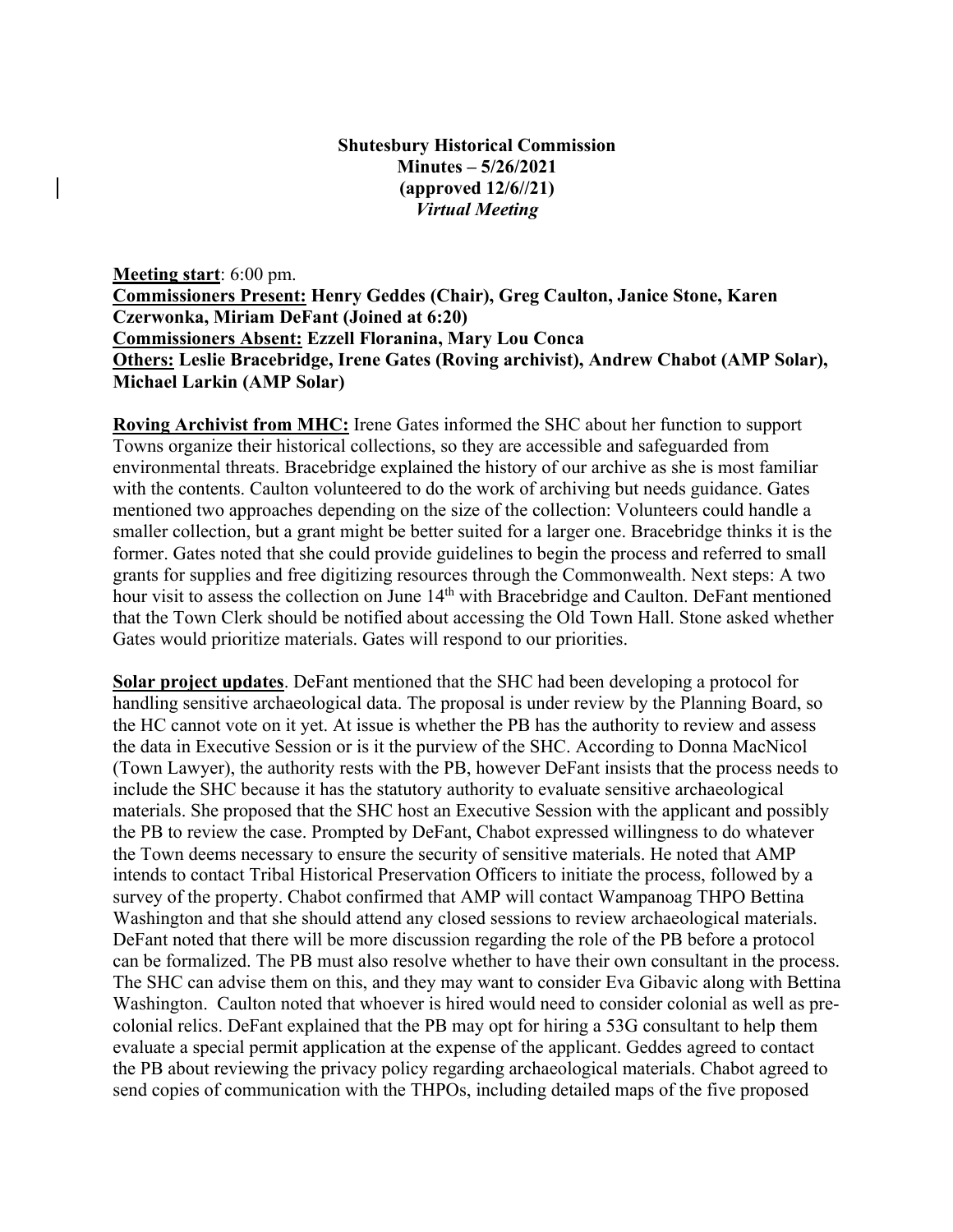solar project sites to the HC. DeFant asked if AMP would also invite them for a site visit and consult with the research team. Chabot noted that this is an initial contact, and that AMP would be open to such visits upon request. Caulton pressed him on the idea that contact with the THPOs should be proactive so that they are encouraged to participate, and Chabot agreed to do so. He shared a sample of a letter on screen. EPA Construction General Permit or Army Corp of Engineers Permit may be required to address the wetlands and stormwater issues. Chabot noted it's too early to tell but that AMP is working on it. Larkin noted that Pratt South, West and Montague will require an Army Corp permit. DeFant suggested AMP review an SHC document outlining process for the Army Corps Section 106 consultation process. Larkin mentioned contacting MHC regarding Section 106 and recommended AMP consult with Gibavic for relevant information because MHC may not be responsive. Chabot asked for input on letters. Geddes urged that they contact the appropriate individuals. DeFant reminded Chabot and Larkin about SHC conducting site visits as soon as it is appropriate.

**CPC Update:** DeFant moved to nominate Floranina to represent the SHC at the CPC after being appointed by the SB. Caulton seconded the motion and motion passed unanimously. DeFant to contact Floranina about update. Bracebridge insisted that according to the CPC bylaw HC has the authority to appoint CPC representative. Geddes shared the CPC bylaw confirm her assertion and will inform the SB.

**Historic markers update.** Caulton had nothing to report. He and Conca continue to work on it and have spoken with Mary Anne Antonellis who has access to the community through the library. DeFant suggested doing a survey of the Town and other commissioners agreed. Caulton agreed to send DeFant content to be posted on Town website. Bracebridge advised on past public response to past initiatives to create a Historic District with MHC. SHC would propose it and post it at Town meeting so no need to consult individual property owners. Another approach is to invite individuals to see if they want the property on the National Register. Historic District is a major undertaking according to Bracebridge. DeFant suggested starting with the center of Town and consult with individual owners.

**South Brook Conservation Area (SBCA) update**. DeFant noted that maps should be updated to account for potential Indigenous/colonial relics and arrange for their preservation. The concern is that it be done before a proposed mountain biking trail moves through the various Town committees. Bikes and all-terrain vehicles are known to damage the trails. She proposed a site visit by HC volunteers with support from experts like Eva Gibavic, being mindful that the Tribes would be final authority. Commissioners agreed to schedule a joint HC/ ConCom field trip to gather mapping data and deal with historic and wetlands issues (4 June). Bracebridge, who was witnessed the original purchase of the property, insisted that the Town bought the SBCA to protect it, not to turn it into a recreation site.

## **Geddes moved to adjourn. DeFant seconded. Approved by unanimous vote.**

Meeting adjourned at 9:00 pm.

## **Documents Used:**

• CPC Bylaw